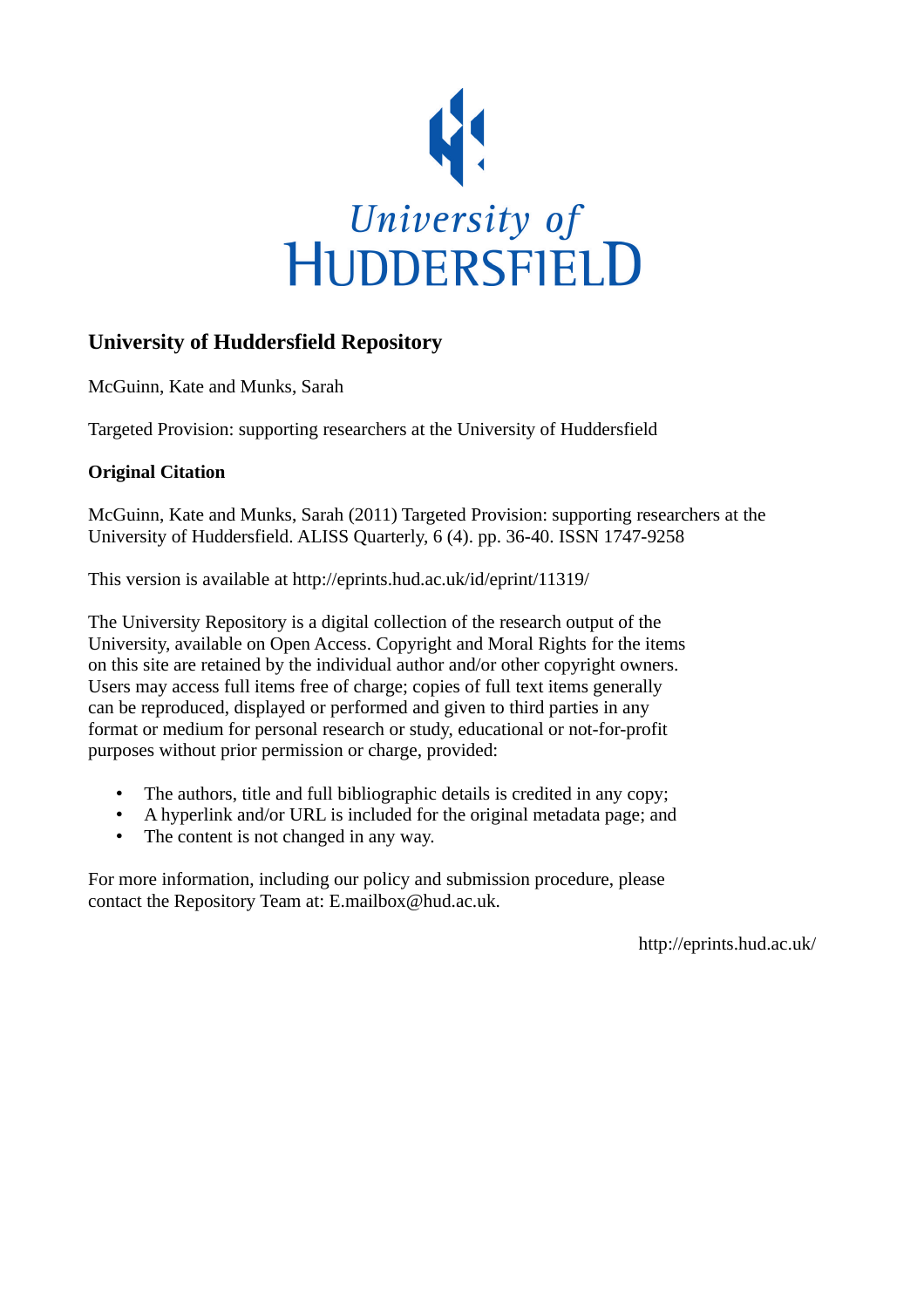# Targeted Provision: Supporting Researchers at the University of Huddersfield

#### **Background**

The Support for Researchers group was set up at the University of Huddersfield to consider ways in which Computing and Library Services (CLS) could better support the University's research community. The group has overseen a number of successful initiatives including targeted training sessions, creation of the Repository, development of dedicated Support for Research web pages, participation in the University Research Festival, EndNote training and support and an improved IT infrastructure for researchers.

#### Web pages

The new web pages (figure 1.) provide information on the in-depth help and support that is available from CLS for our research community. Content includes information on finding and managing information (including help and advice on using the university's preferred reference management software), detailed information on accessing and depositing in the University Repository, copyright and intellectual property rights and keeping up-to-date with developments in any chosen research area.



Figure 1. The Support for Researchers web pages.

#### Targeted training

Three half day training sessions targeted at researchers were organised. These initially ran once per term and were made up of:

- 1 hour advanced search methods
- 1 hour EndNote training
- 30 minutes current awareness training
- 30 minutes Inter-Library Loans and Copyright overview
- 15 minute Archives and Special Collections overview

 Feedback for these sessions was on the whole positive. Many researchers welcomed the opportunity to meet and develop working relationships with their relevant subject teams in the library. It was felt, however, that an hour for advanced search methods and EndNote was inadequate and separate sessions are now offered covering these areas. These are run in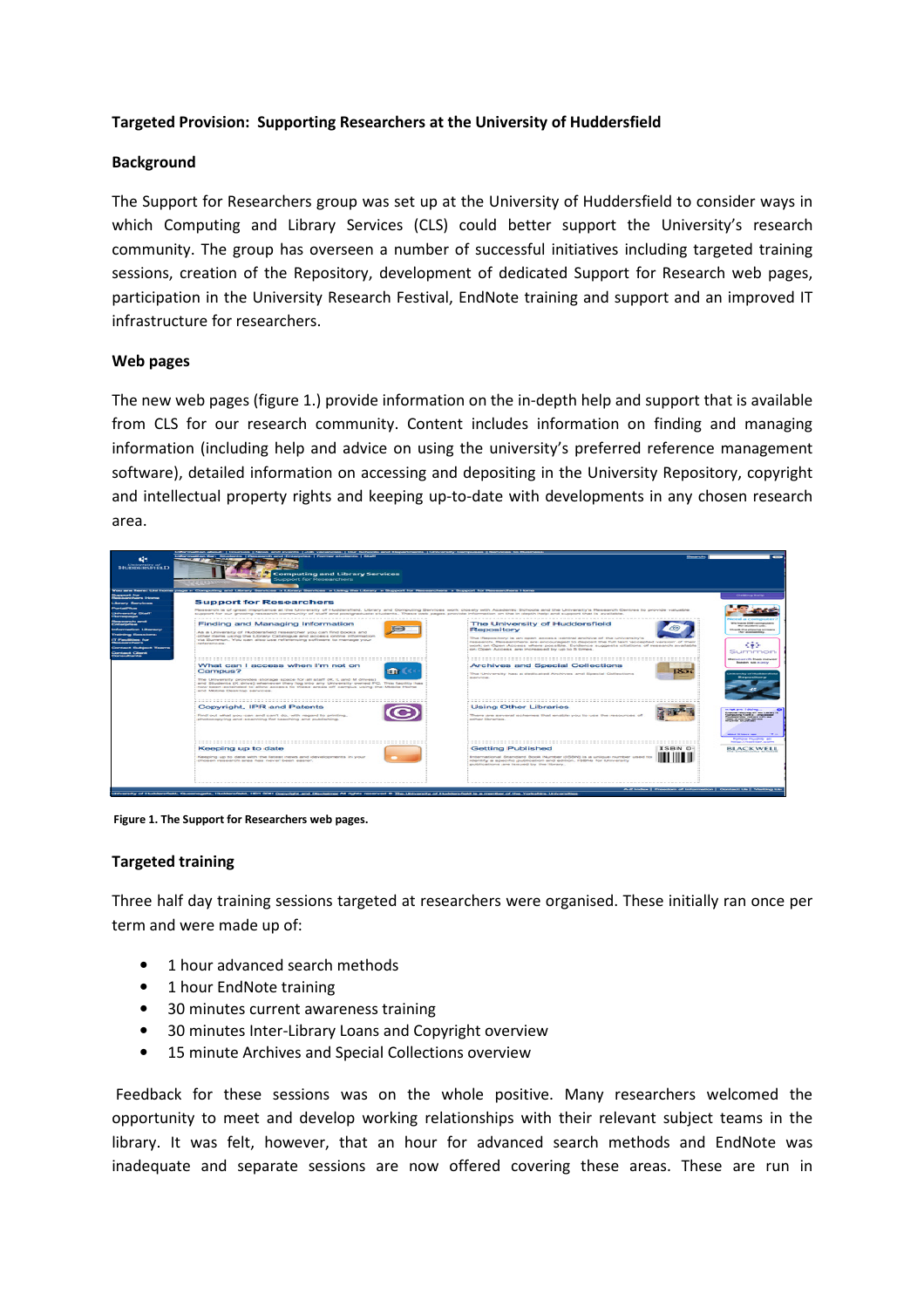conjunction with our staff development team who publicise the sessions and deal with the administrative side of things such as bookings and organising rooms.

## Referencing software

As part of its remit, the group also looked at the range of reference management software available and an institutional subscription to EndNote was purchased. It was felt that EndNote had the most functionality, was easy to use and was already being used by some academic staff. Workshops on using and supporting EndNote were held for library staff who regularly came into contact with academics and researchers. Additionally, each of the subject teams has an 'EndNote Champion' to support and promote the use of the software within their respective academic departments.

# Summon

Huddersfield was the first UK University to adopt the web-scale discovery tool – Summon. Summon enables cross searching of most of the e-resources we subscribe to and makes the research process simple and seamless for academics, researchers and undergraduates alike. Searches can also be performed to include items outside of our own collections making it a valuable one-stop-shop for research.

Subject team staff liaise with staff and researchers in their respective schools and arranged drop-in and 1-2-1 sessions to demonstrate Summon and promote use.

Initial comparisons of the usage of Summon compared to our previous system show a steady increase (figure 2). We are currently looking at full-text downloads from publishers which will be a key indicator of whether or not Summon is, as we hope, making it easier to locate articles.



Figure 2. Usage of Summon compared with usage of our previous system.

#### The Repository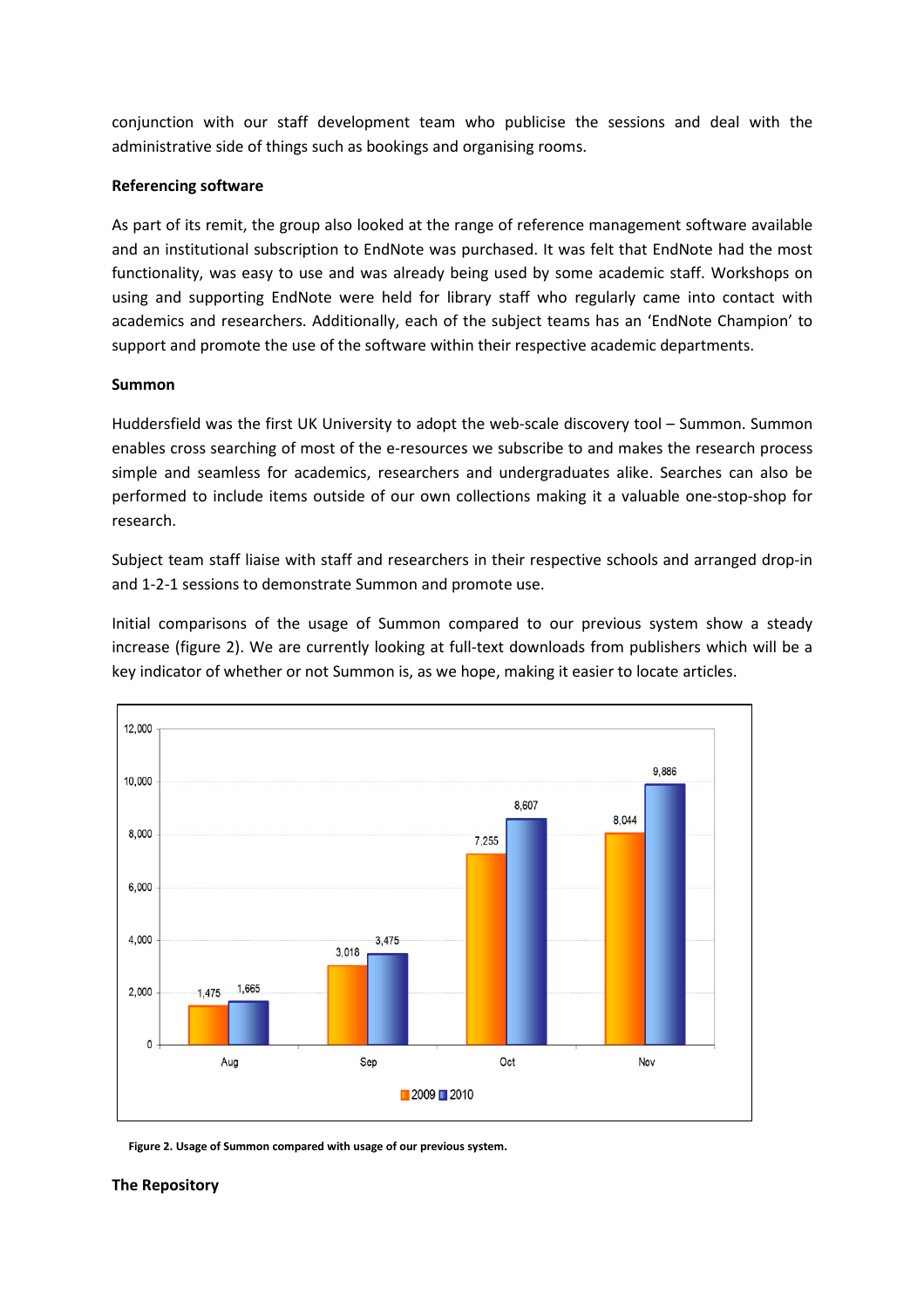As the number of researchers at Huddersfield grew, it became apparent that we needed a solution to facilitate open access publishing of research. As a result, the University of Huddersfield Repository was founded in 2008. The intentions behind the Repository were to showcase Huddersfield research to the wider academic community, complement the existing publishing process and enable researchers to fulfil their duty to disseminate work widely as a condition of funding. Since its inception, [over 8,400] items have been added to the Repository. It now ranks as the  $12<sup>th</sup>$  most popular university repository in the UK.



Figure 3. Full text downloads from the University of Huddersfield Repository February 2010 to February 2011.

As the bar chart shows (figure 3), usage peaked in [January 2011 at nearly 10,000 full text downloads.]

One of the aims of the Repository team is to find new ways to improve the visibility of the Repository. For instance Huddersfield PhD theses are now searchable in DART-Europe, a partnership of research libraries and consortia who are working to improve global access to European research theses. Also, Scopus citation data has recently been linked into the Repository.

#### Purchasing resources for research

Traditionally, the University of Huddersfield has focussed primarily on undergraduate teaching. As the number of researchers at the university has grown steadily in recent years, members of staff responsible for buying resources have had to rethink their purchasing accordingly. This has been reflected in changed buying habits for books and journals to provide for the needs of researchers and also in the purchase of subscriptions for specialist resources such as BioMed Central, an open access publisher of highly regarded peer reviewed journals.

#### The Research Festival

The Research Festival takes place each year in the Spring Term and is an opportunity for researchers to share ideas and showcase what they are working on. The Festival is led by the Research Office,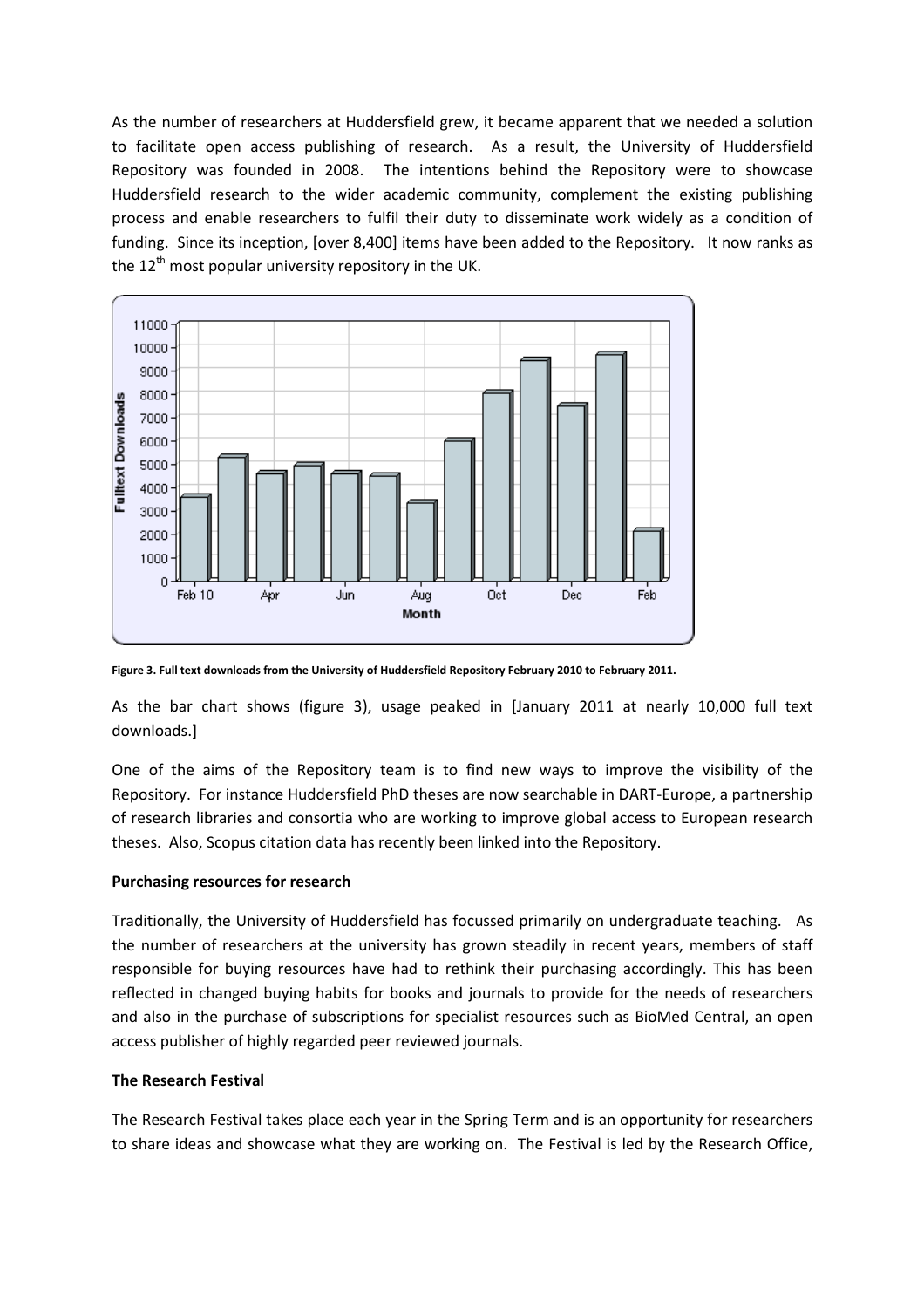but Computing and Library Services is heavily involved with the planning and sees the Festival as a vital part of its support of research activity.

# The Research Portal

The Research Portal provides a one-stop shop on or off campus to a range of web based resources and applications. Amongst other things, the Portal links to the Grant Finder, the Repository, the Support for Researchers web pages and the Business Mine, a service which supports Huddersfield students in setting up their own business.

# IT provision for researchers

Researchers have a unique set of needs when it comes to IT. Two innovations we have implemented at Huddersfield to assist researchers are the Mobile Home service, which gives access to personal network storage when off campus and the enhanced Mobile Desktop service. The latter provides staff and research students with access to a range of resources including Microsoft Office, SPSS, EndNote and Nvivo. Mobile Home is a simple browser based service which students can use wherever they are without downloading any additional software, while Mobile Desktop uses Citrix software to provide access to applications.

# 25 Research Things

25 research things is an online programme for researchers which takes them through some of the major innovations in web technology which are changing the way people communicate with each other. Over ten weeks, participants cover topics such as blogging, social networks, Flickr, Mashups, RSS feeds, Technorati, tagging and wikis.

#### The Convivium

The Convivium was launched in 2009 as part of the refurbishment of the Computing and Library Centre. It is a dedicated space for research students to sit and think, discuss ideas, share experiences and relax. The area is designed to be flexible and researchers are encouraged to move furniture and use the space as they wish. The Convivium also provides a useful space for events aimed at providing support for researchers, usually run by the Research Office. Recent events of this type have include a workshop for part-time researchers and meetings for international research students to enable them to discuss life at the University of Huddersfield for researchers from overseas and provide feedback to improve the experience of future students.

#### The Future

At the time of writing, Computing and Library Services is being restructured and the Support for Researchers group has been re-launched with new terms of reference. It is anticipated that a new post will be created to take responsibility for supporting researchers. The new group will focus on improving the IT infrastructure, including High Performance Computing, grid computing and data storage and working towards greater interoperability of systems to support the REF in 2014. Further work will also be needed to embed the Repository in the day to day activities of researchers and to continue encouraging a culture of open access publishing.